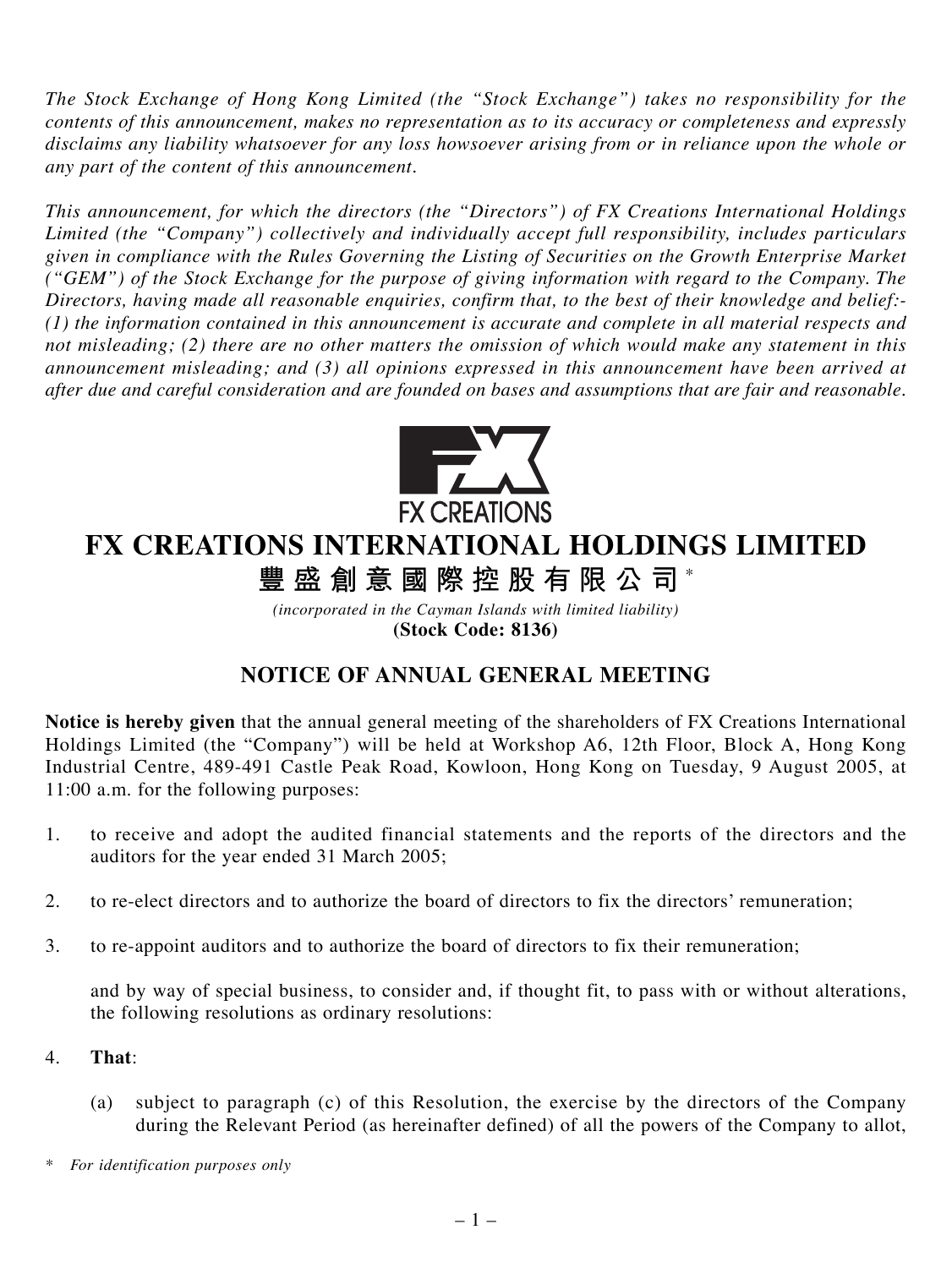issue and deal with unissued shares in the capital of the Company and to make or grant offers, agreements and options (including, without limitation, warrants, bonds, notes, debentures and securities convertible into shares) which might require the exercise of such powers be and the same is hereby generally and unconditionally approved;

- (b) the approval in paragraph (a) of this Resolution shall authorize the directors of the Company during the Relevant Period to make or grant offers, agreements and options (including, without limitation, warrants, bonds, notes, debentures and securities convertible into shares) which might require the exercise of such powers after the end of the Relevant Period;
- (c) the aggregate nominal amount of share capital allotted or agreed conditionally or unconditionally to be allotted (where pursuant to options or otherwise) by the directors of the Company pursuant to the approval in paragraph (a) of this Resolution, otherwise than pursuant to (i) a Rights Issue (as hereinafter defined); or (ii) the grant or exercise of any option under the share option scheme of the Company; or (iii) any scrip dividend or similar arrangement providing for the allotment of shares in lieu of the whole or part of a dividend on shares in accordance with the memorandum and articles of association of the Company in force from time to time; or (iv) any issue of shares in the Company upon the exercise of rights of subscription or conversion under the terms of any warrants of the Company or any securities which are convertible into shares of the Company, shall not exceed the aggregate of:
	- (i) 20 per cent. of the aggregate nominal amount of the share capital of the Company in issue on the date of the passing of this Resolution; and
	- (ii) (if the directors of the Company are so authorized by the passing of a separate ordinary resolution by the shareholders of the Company) the nominal amount of any share capital of the Company repurchased by the Company subsequent to the passing of this Resolution (up to a maximum equivalent to 10 per cent. of the aggregate nominal amount of the share capital of the Company in issue on the date of the passing of this Resolution), and the authority pursuant to paragraph (a) of this Resolution shall be limited accordingly; and
- (d) for the purpose of this Resolution:

"Relevant Period" means the period from the date of the passing of this Resolution until whichever is the earliest of:

- (i) the conclusion of the next annual general meeting of the Company;
- (ii) the expiration of the period within which the next annual general meeting of the Company is required by the articles of association of the Company, or any applicable law of the Cayman Islands to be held; and
- (iii) the passing of an ordinary resolution by the shareholders of the Company in a general meeting revoking or varying the authority given to the directors of the Company by this Resolution.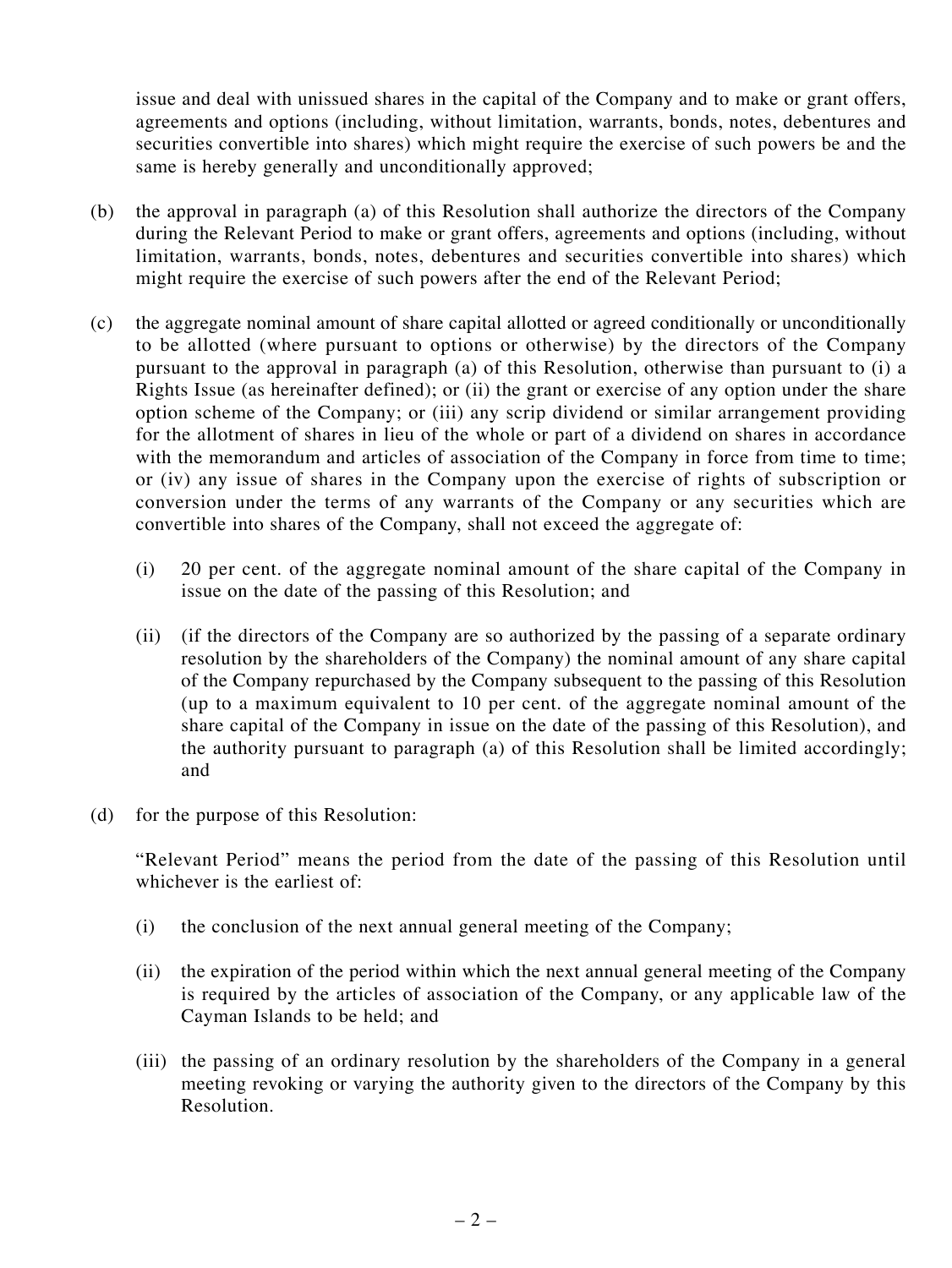"Rights Issue" means an offer of shares in the Company, or offer or issue of warrants, options or other securities giving rights to subscribe for share open for a period fixed by the directors of the Company to holders of shares in the Company on the register of members of the Company on a fixed record date in proportion to their holdings of shares (subject to such exclusion or other arrangements as the directors of the Company may deem necessary or expedient in relation to overseas shareholders or fractional entitlements, or having regard to any restrictions or obligations under the laws of, or the requirements of, or the expense or delay which may be involved in determining the existence or extent of any restrictions or obligations under the laws of, or the requirements of, any jurisdiction outside Hong Kong or any recognized regulatory body or any stock exchange outside Hong Kong).

#### 5. **That**:

- (a) the exercise by the directors of the Company during the Relevant Period (as hereinafter defined) of all the powers of the Company to purchase its shares on The Stock Exchange of Hong Kong Limited (the "Stock Exchange") or any other stock exchange on which the shares of the Company may be listed and recognized by the Securities and Futures Commission of Hong Kong and the Stock Exchange for such purpose, and otherwise in accordance with the rules and regulations of the Securities and Futures Commission of Hong Kong, the Stock Exchange, the memorandum and articles of association of the Company, and all applicable laws in this regard, be and the same is hereby generally and unconditionally approved;
- (b) the aggregate nominal amount of shares of the Company which may be purchased by the Company pursuant to the approval in paragraph (a) of this Resolution during the Relevant Period shall not exceed 10 per cent. of the aggregate nominal amount of the share capital of the Company in issue on the date of the passing of this Resolution and the authority pursuant to paragraph (a) of this Resolution shall be limited accordingly; and
- (c) for the purpose of this Resolution:

"Relevant Period" means the period from the date of the passing of this Resolution until whichever is the earliest of:

- (i) the conclusion of the next annual general meeting of the Company;
- (ii) the expiration of the period within which the next annual general meeting of the Company is required by the articles of association of the Company, or any applicable law of the Cayman Islands to be held; and
- (iii) the passing of an ordinary resolution by the shareholders of the Company in a general meeting revoking or varying the authority given to the directors of the Company by this Resolution.